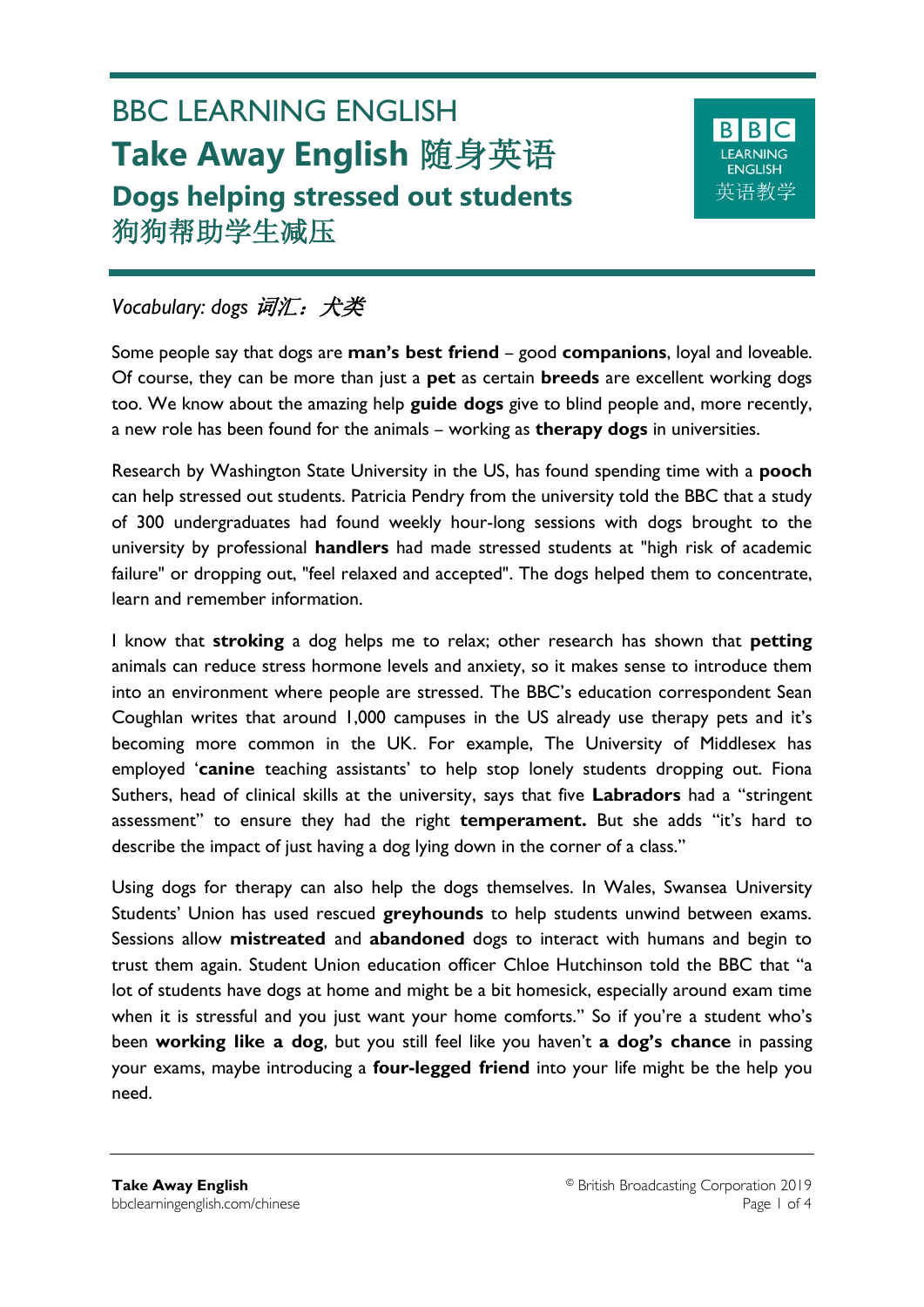### 词汇表

| man's best friend  | 人类最好的朋友,狗     |  |
|--------------------|---------------|--|
| companion          | 伙伴            |  |
| pet                | 宠物            |  |
| breed              | (动植物的)品种      |  |
| guide dog          | 导盲犬           |  |
| therapy dog        | 治疗犬           |  |
| pooch              | 狥             |  |
| handler            | 训狗师           |  |
| stroke             | 抚摸,轻抚         |  |
| pet                | 爱抚,抚摸         |  |
| canine             | 犬的            |  |
| Labrador           | 拉布拉多犬         |  |
| temperament        | 性情,性格         |  |
| greyhound          | 灵缇犬           |  |
| mistreated         | 被虐待的          |  |
| abandoned          | 被遗弃的          |  |
| work like a dog    | 勤奋地工作         |  |
| a dog's chance     | 一点机会也没有, 毫无希望 |  |
| four-legged friend | 四腿的朋友,狗       |  |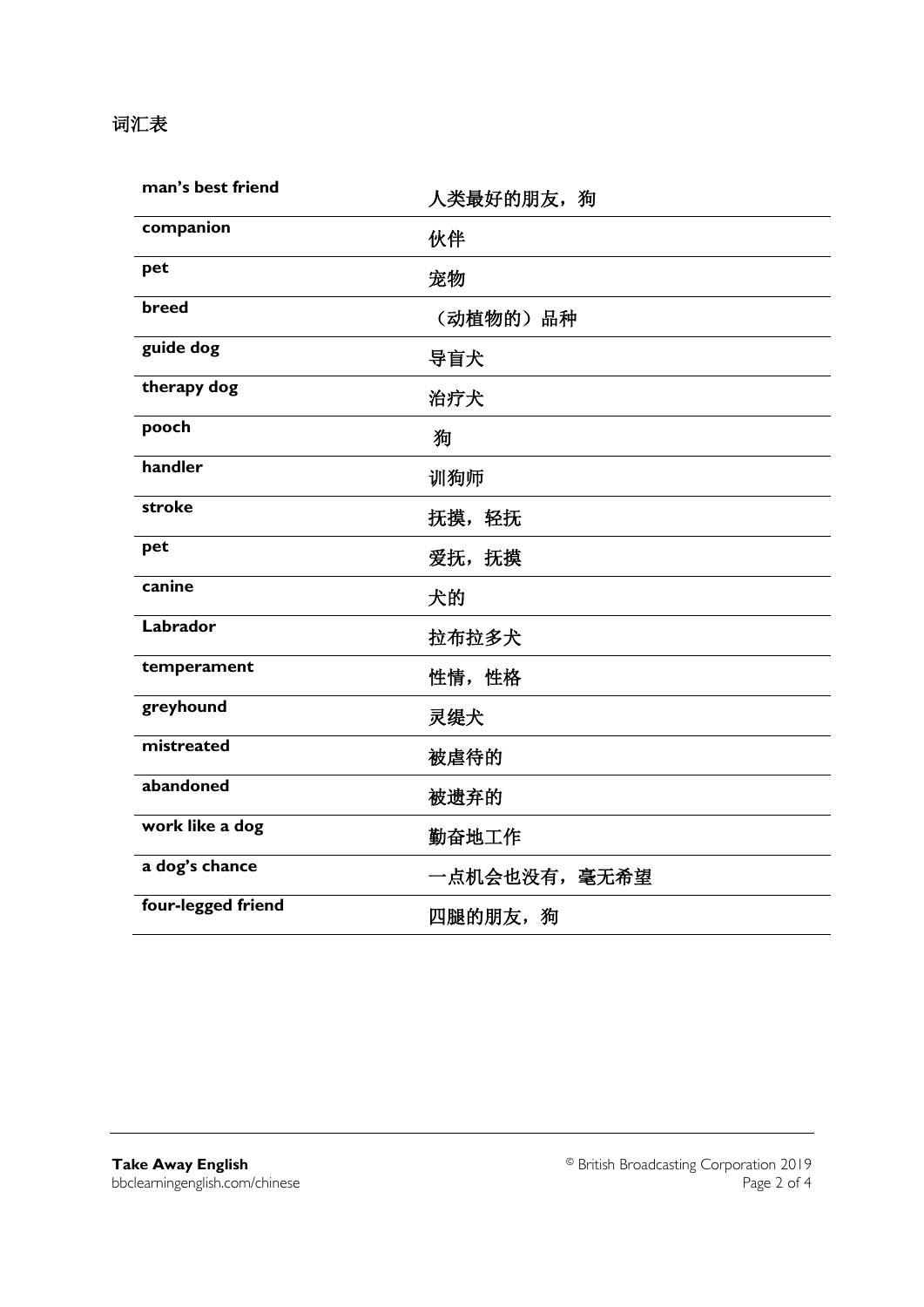#### 测验与练习

#### **1.** 阅读课文并回答问题。

1. What did 300 undergraduates in the US find after they had spent some time with therapy dogs?

2. What can reduce stress hormone levels?

3. True or false? *Greyhound dogs were used at Swansea University to help abandoned and mistreated students.*

4. How did staff at the University of Middlesex know the therapy dogs they used had the right temperament?

5. Which phrase used in the article means 'leaving something before you have finished what you had planned to do'?

### **2.** 请在不参考课文的情况下完成下列练习。选择一个意思合适的单词填入句子的空 格处。

1. My brother is a good travel \_\_\_\_\_\_\_\_, so I often go on holiday with him.

|  | рet<br>handlei<br>.<br>$-$ | пюп | <b></b><br>OCN |  |
|--|----------------------------|-----|----------------|--|
|--|----------------------------|-----|----------------|--|

2. The animal rescue centre is looking for donations to help horses.

| mistreating | $- - -$<br>'nistreated | mistreat | -------<br>∵cals. |
|-------------|------------------------|----------|-------------------|

3. I've been \_\_\_\_\_\_\_\_ to get this project finished – but I'm almost done and then I'm going on holiday!

| worked like a dog<br>working with a dog<br>working like a dog | work like a dog |
|---------------------------------------------------------------|-----------------|
|---------------------------------------------------------------|-----------------|

4. My girlfriend has a fiery \_\_\_\_\_\_\_\_\_\_ - she likes to argue about everything but I still love her!

| stroking                                    | dog's chance | breed         | temperament                                  |
|---------------------------------------------|--------------|---------------|----------------------------------------------|
| 5. The hotel was amazing $-$ it had all the |              |               | such a coffee machine, a sofa and a huge TV. |
| home comfortable                            | home comfort | home comforts | homing comforts                              |
|                                             |              |               |                                              |